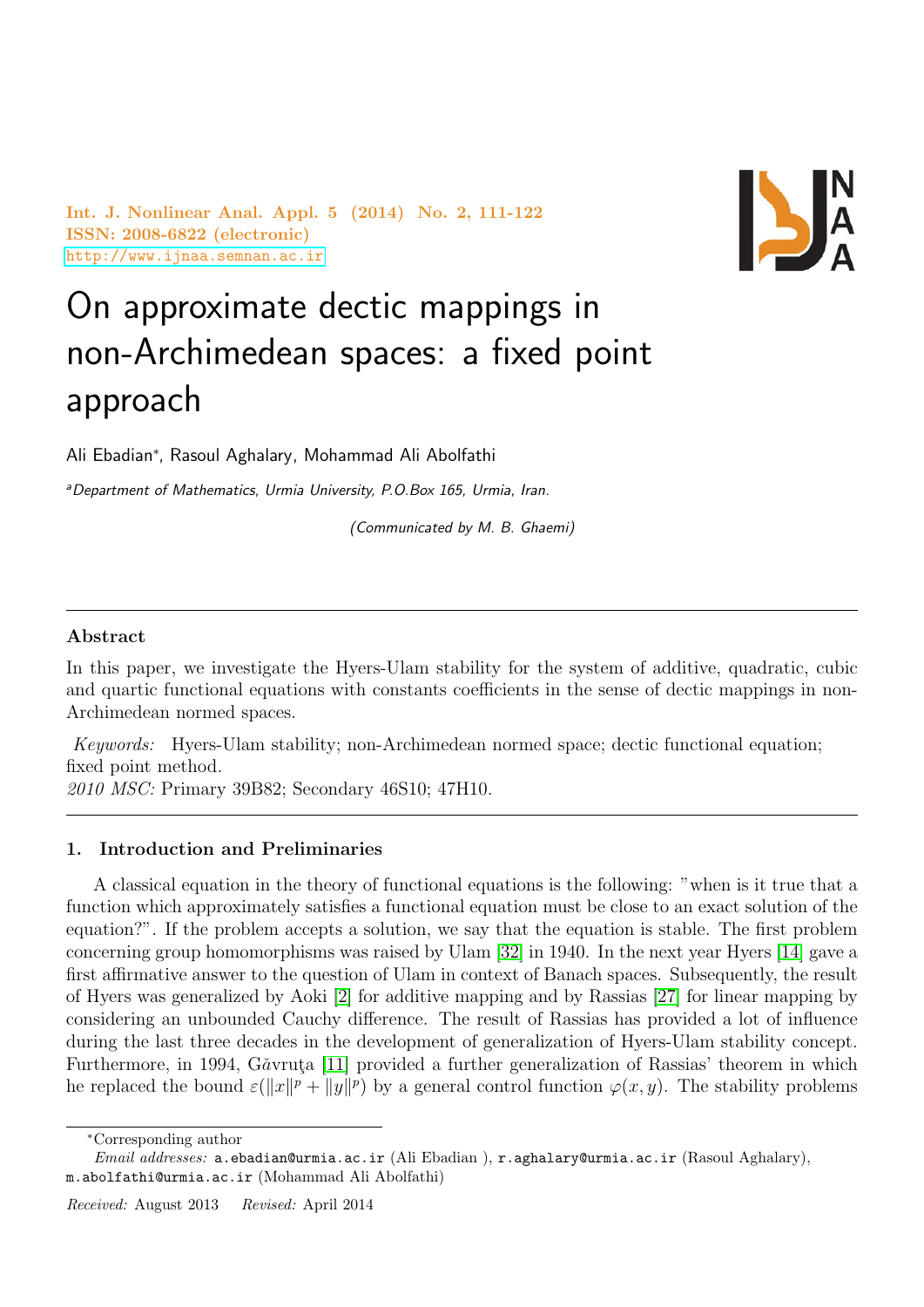of several functional equations have been extensively investigated by a number of authors and there are many interesting results concerning this problem (see [\[1,](#page-10-1) [9,](#page-11-4) [10,](#page-11-5) [15,](#page-11-6) [28\]](#page-11-7)). In 1897, Hensel [\[13\]](#page-11-8) discovered the *p*-adic numbers as a number theoretical analogue of power series in complex analysis. The most important examples of non-Archimedean spaces are p-adic numbers. A key property of p-adic numbers is that they done not satisfy the Archimedean axiom: for all  $x, y > 0$ , there exists an integer n such that  $x < ny$ .

Fix a prime number p. For any nonzero rational number x, there exists a unique integer  $n_x$ such that  $x = \frac{a}{b}$  $\frac{a}{b}p^{n_x}$ , where a and b are integers not divisible by p. Then  $|x|_p := p^{-n_x}$  defines a non-Archimedean norm on Q. The completion of Q with respect to the metric  $d(x, y) = |x - y|_p$ is denoted by  $\mathbb{Q}_p$ , and it is called the p-adic number field. In fact,  $\mathbb{Q}_p$  is the set of all formal series  $x = \sum_{k=1}^{\infty} a^k p_k$ , where  $|a_k| \leq p-1$  are integers. The addition and multiplication between any two elements of  $\mathbb{Q}_p$  are defined naturally. The norm  $\sum_{k\geq n}^{\infty} a^k p_k |_{p} = p^{-n_x}$  is a non-Archimedean norm on  $\mathbb{Q}_p$  and it makes  $\mathbb{Q}_p$  a locally compact field  $[12, 29]$  $[12, 29]$ . Note that if  $p \geq 3$ , then  $|2^n|_p = 1$  for each integer n.

During the last three decades theory of non-Archimedean spaces has gained the interest of physicists for their research, in particular the problems that emerge in quantum physics,  $p$ -adic strings and superstrings [\[21\]](#page-11-11). Although many results in the classical normed space theory have a non-Archimedean counterpart, their proofs are essentially different and require an entirely new kind of intuition. One may note that for  $|n| \leq 1$  in each valuation field, every triangle is isosceles and there many be no unit vector in a non-Archimedean normed space [\[21\]](#page-11-11). These facts show that the non-Archimedean framework is of special interest. It turned out that non-Archimedean spaces have many nice applications [\[12,](#page-11-9) [29,](#page-11-10) [30,](#page-11-12) [33\]](#page-11-13). In 2007, Moslehian and Rassias [\[23\]](#page-11-14) proved the generalized Hyers-Ulam stability of the Cauchy and quadratic functional equation in non-Archimedean normed spaces.

A valuation is a function |. from a field K into  $[0, \infty)$  such that 0 is the unique element having the 0,  $|ab| = |a||b|$ , and the triangle inequality holds, that is, for all  $a, b \in \mathbb{K}$ , we have  $|a + b| \leq |a| + |b|$ . A field K is called a valued field if K carries a valuation. The usual absolute values of R and C are examples of valuations.

Let us consider a valuation which satisfies a stronger condition than the triangle inequality. Let K be a field. A non-Archimedean absolute value on K is a function  $|.| : K \to \mathbb{R}$  such that, for any  $a, b \in \mathbb{K}$ , we have,  $|a| > 0$  and equality holds if and only if  $a = 0$ ,  $|ab| = |a||b|$ ,  $|a+b| \leq max\{|a|, |b|\}$ (the strict triangle inequality). Note that  $|1| = |-1| = 1$  and  $|n| \leq 1$  for each integer n. We always assume, in addition, that |.| is non-trivial, i.e., there exists an  $a_0 \in \mathbb{K}$  such that  $|a_0| \notin \{0, 1\}$ .

**Definition** 1.1. Let X be a linear space over a scaler field  $\mathbb{K}$  with a non-Archimedean nontrivial valuation  $\|.\|$ . A function  $\|.\|: X \to \mathbb{R}$  is a non-Archimedean norm (valuation) if it satisfies the following conditions:

 $(N1)$   $||x|| = 0$  if and only if  $x = 0$ ,  $(N2)$   $\|rx\| = |r| \|x\|,$ (N3)  $||x + y|| \leq max{||x||, ||y||}$  (the strict triangle inequality (ultrametric))

for all  $x, y \in X$ . Then  $(X, \| \|)$  is called a non-Archimedean space. It follows from (N3) that

$$
||x_n - x_m|| \le \max\{||x_{i+1} - x_i|| : m \le i \le n-1\} \quad (n > m).
$$

Let  $\{x_n\}$  be a sequence in a non-Archimedean normed space X. The sequence  $\{x_n\}$  is called a Cauchy sequence if for any  $\varepsilon > 0$ , there is a positive integer N such that  $||x_n - x_m|| < \varepsilon$  for all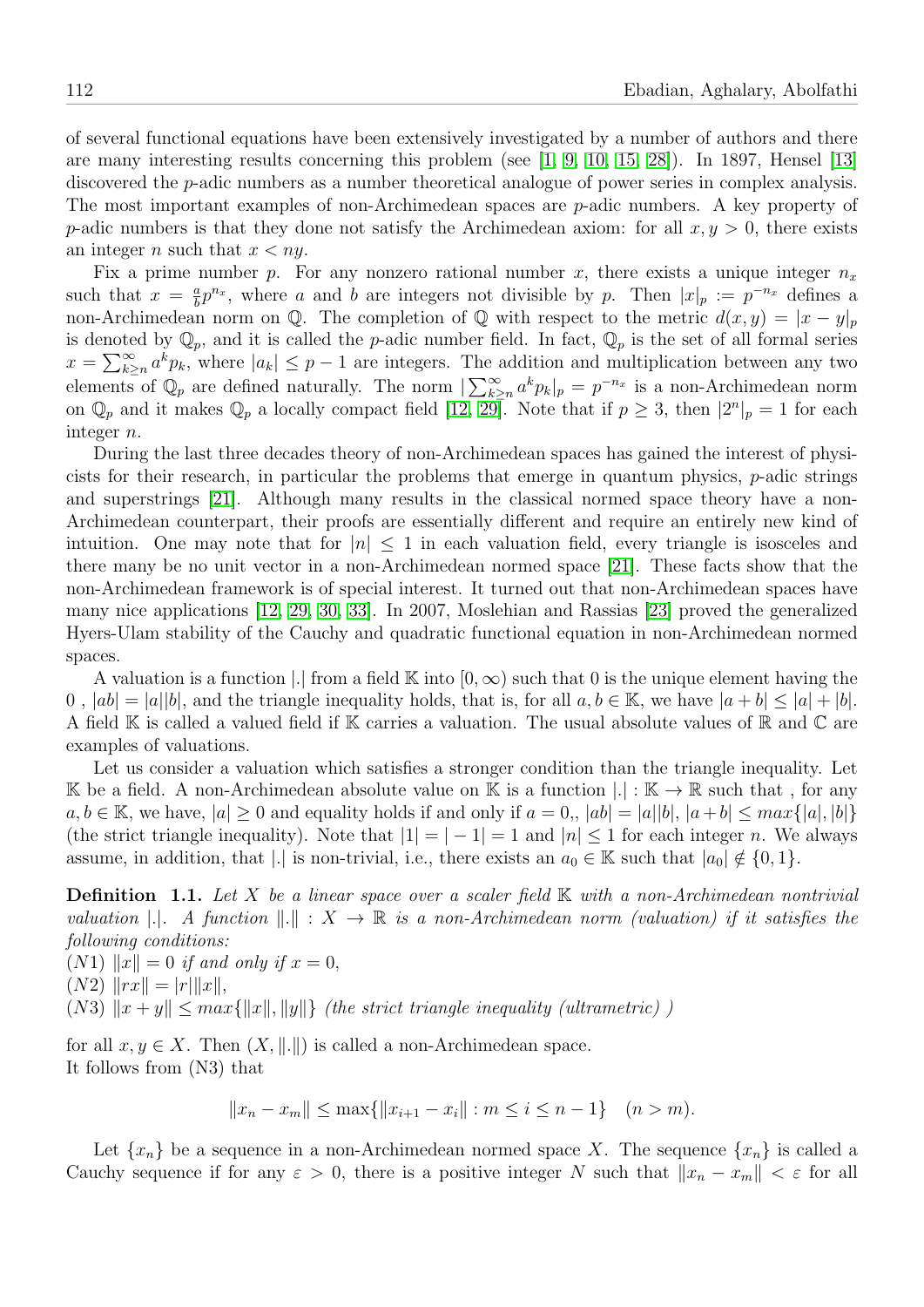$n, m \geq N$ . If every Cauchy sequence in X converges, then the non-Archimedean normed space X is called a non-Archimedean Banach space. For more detailed definition of non-Archimedean Banach space, we refer to [\[30\]](#page-11-12).

Let X be a set. A function  $d: X \times X \to [0,\infty]$  is called a generalized metric on X if d satisfies (1)  $d(x, y) = 0$  if and only if  $x = y$ ;

- (2)  $d(x, y) = d(y, x)$  for all  $x, y \in X$ ;
- (3)  $d(x, z) \leq d(x, y) + d(y, z)$  for all  $x, y, z \in X$ .

We recall the a fundamental result in fixed point theory.

**Theorem 1.2.** (see.[\[6,](#page-10-2) [26\]](#page-11-15)) Let  $(X, d)$  be a complete generalized metric space and  $J: X \to X$  be a strictly contractive mapping with Lipshitz constant  $L < 1$ . Then, for each given  $x \in X$ , either

$$
d(J^n x, J^{n+1} x) = \infty \quad \text{for all} \quad n \ge 0,
$$

or there exists a natural number  $n_0$  such that

(1)  $d(J^n x, J^{n+1} x) < \infty$  for all  $n \ge n_0$ ;

(2) the sequence  $\{J^n x\}$  converges to a fixed point  $y^*$  of J;

- (3) y<sup>\*</sup> is the unique fixed point of J in the set  $Y = \{y \in X : d(J^{n_0}, y) < \infty\};$
- $(4) d(y, y^*) \leq \frac{1}{1-}$  $\frac{1}{1-L}d(y, Jy)$  for all  $y \in Y$ .

In 1996, Isac and Rassias [\[16\]](#page-11-16) were the first to provide applications of stability theory of functional equations for the proof of new fixed-point theorems with applications. By using fixed point methods, the stability problems of several functional equations have been extensively investigated by a number of authors (see  $[4, 25]$  $[4, 25]$ ).

Khodaei and Rassias [\[20\]](#page-11-18) investigated the solution and stability of the n-dimensional additive functional equations such that in the special case  $n = 2$ ,

$$
f(ax + by) + f(ax - by) = 2af(x)
$$

where  $a, b \in \mathbb{Z} \setminus \{0\}$  with  $a \neq \pm 1, \pm b$ .

The functional equation

<span id="page-2-0"></span>
$$
f(x+y) + f(x-y) = 2f(x) + 2f(y)
$$
\n(1.1)

is called quadratic functional equation and every solution of quadratic equation [\(1.1\)](#page-2-0) is said to be a quadratic function. The function  $f(x) = x^2$  satisfies the functional equation [\(1.1\)](#page-2-0). The Hyers-Ulam stability problem for the quadratic functional equation was solved by Skof [\[31\]](#page-11-19) and, independently, by Cholewa [\[5\]](#page-10-4). In Czerwik [\[3\]](#page-10-5) proved the generalized Hyers-Ulam stability for the functional equation. Eshaghi Gordji and Khodaei [\[8\]](#page-11-20) investigated the solution and the Hyers- Ulam stability for the quadratic functional equation

$$
f(ax + by) + f(ax - by) = 2a^2 f(x) + 2b^2 f(y),
$$

where  $a, b \in \mathbb{Z} \setminus \{0\}$  with  $a \neq \pm 1, \pm b$ . Jun and Kim [\[17\]](#page-11-21) introduced the following functional equation

<span id="page-2-1"></span>
$$
f(2x + y) + f(2x - y) = 2(f(x + y) + f(x - y)) + 12f(x),
$$
\n(1.2)

and established the general solution and the Hyers-Ulam stability for this functional equation. Functional equation [\(1.2\)](#page-2-1) is called cubic functional equation and every solution of cubic equation [\(1.2\)](#page-2-1) is said to be a cubic function. Obviously, the function  $f(x) = x^3$  satisfies the functional equation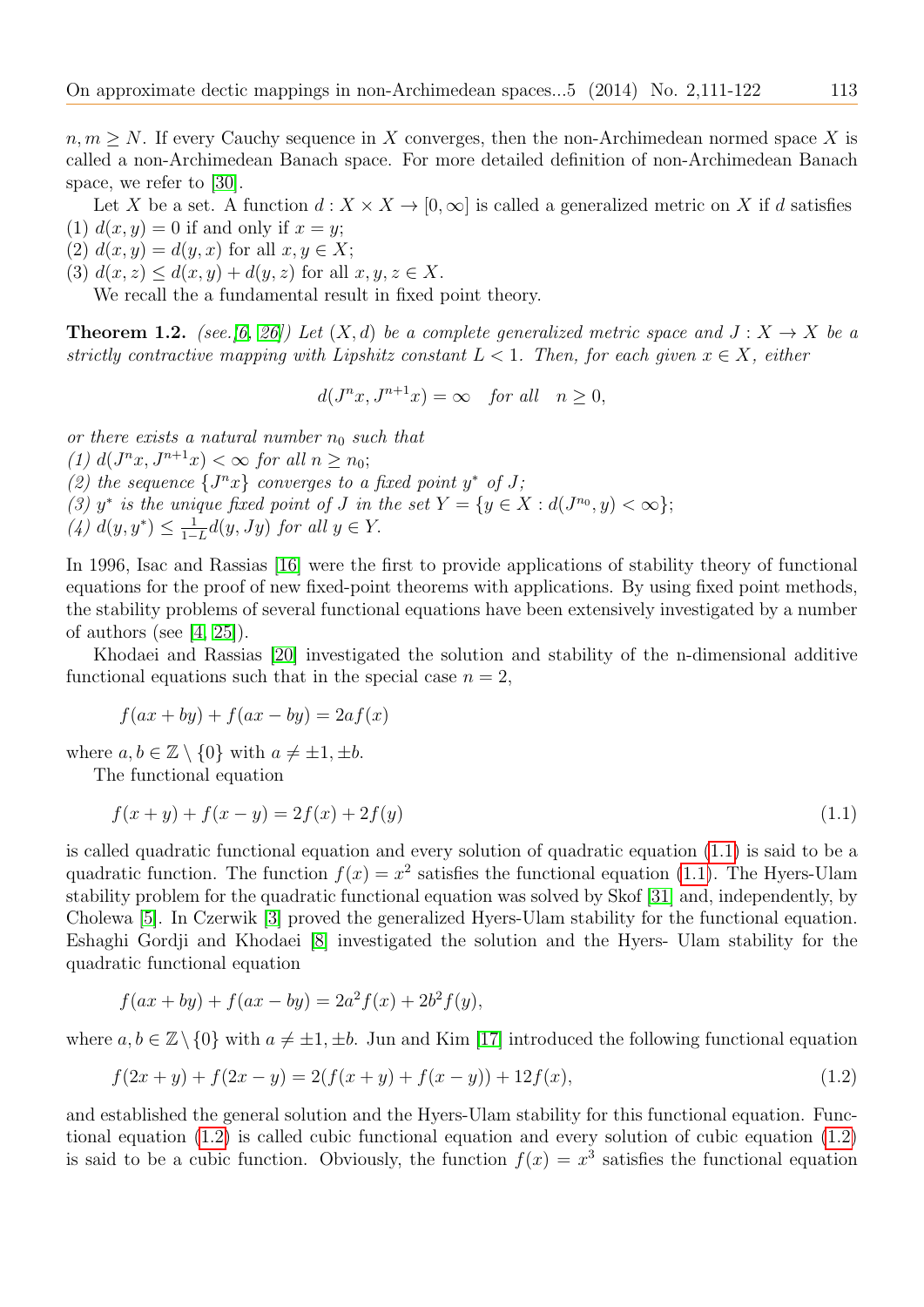[\(1.2\)](#page-2-1). Jun et al. [\[18\]](#page-11-22) investigated the solution and the Hyers-Ulam stability for the cubic functional equation

$$
f(ax + by) + f(ax - by) = ab^{2}(f(x + y) + f(x - y)) + 2a(a^{2} - b^{2})f(x)
$$

where  $a, b \in \mathbb{Z} \setminus \{0\}$  with  $a \neq \pm 1, \pm b$ .

Lee et al. [\[22\]](#page-11-23) considered the following functional equation

<span id="page-3-0"></span>
$$
f(2x + y) + f(2x - y) = 4(f(x + y) + f(x - y)) + 24f(x) - 6f(y).
$$
\n(1.3)

and established the general solution and the Hyers-Ulam stability for this functional equation. Functional equation [\(1.3\)](#page-3-0) is called quartic functional equation and every solution of quartic equation [\(1.3\)](#page-3-0) is said to be a quartic function. Obviously, the function  $f(x) = x^4$  satisfies the functional equation [\(1.3\)](#page-3-0). Kang [\[19\]](#page-11-24) investigated the solution and the Hyers-Ulam stability for the quartic functional equation

$$
f(ax + by) + f(ax - by) = a2b2(f(x + y) + f(x - y)) + 2a2(a2 – b2)f(x) – 2b2(a2 – b2)f(y)
$$

where  $a, b \in \mathbb{Z} \setminus \{0\}$  with  $a \neq \pm 1, \pm b$ .

Ebadian et al. [\[7\]](#page-11-25) considered the Hyers-Ulam stability of the system of additive-quartic functional equations and the system of quadratic-cubic functional equations. Recently, Park et al. [\[24\]](#page-11-26) considered the Hyers-Ulam stability of the system of additive-quadratic-quartic functional equations.

In this paper, we investigate the Hyers-Ulam stability for the system of additive-quadratic-quarticcubic functional equations

<span id="page-3-1"></span>
$$
\begin{cases}\nf(ax_1 + bx_2, y, z, w) + f(ax_1 - bx_2, y, z, w) = 2af(x_1, y, z, w), \\
f(x, ay_1 + by_2, z, w) + f(x, ay_1 - by_2, z, w) = 2a^2 f(x, y_1, z, w) + 2b^2 f(x, y_2, z, w), \\
f(x, y, az_1 + bz_2, w) + f(x, y, az_1 - bz_2, w) = a^2 b^2 (f(x, y, z_1 + z_2, w) \\
&+ f(x, y, z_1 - z_2, w)) + 2a^2 (a^2 - b^2) f(x, y, z_1, w) - 2b^2 (a^2 - b^2) f(x, y, z_2, w), \\
f(x, y, z, aw_1 + bw_2) + f(x, y, z, aw_1 - bw_2) = ab^2 (f(x, y, z, w_1 + w_2) \\
&+ f(x, y, z, w_1 - w_2)) + 2a(a^2 - b^2) f(x, y, z, w_1)\n\end{cases}
$$
\n(1.4)

where  $a, b \in \mathbb{Z} \setminus \{0\}$  with  $a \neq \pm 1, \pm b$ . Also by a example we show that approximation in non-Archimedean normed spaces is better than the approximation in (Archimedean) normed spaces.

The function  $f : \mathbb{R} \times \mathbb{R} \times \mathbb{R} \times \mathbb{R} \to \mathbb{R}$  given by  $f(x, y, z, w) = cxy^2z^4w^3$  is solution of [\(1.4\)](#page-3-1). In particular, putting  $x = y = z = w$ , we get a dectic function  $g : \mathbb{R} \to \mathbb{R}$  in one variable given by  $g(x) := f(x, x, x, x) = cx^{10}$ . The proof of the following proposition is evident, and we omit the details.

**Proposition 1.3.** Let X and Y be real linear spaces. If a mappingf :  $X \times X \times X \times X \rightarrow Y$  satisfies system [\(1.4\)](#page-3-1), then  $f(\lambda x, \mu y, \eta z, \gamma w) = \lambda \mu^2 \eta^4 \gamma^3 f(x, y, z, w)$  for all  $x, y, z, w \in X$ , and all rational numbers  $\lambda, \mu, \eta, \gamma$ .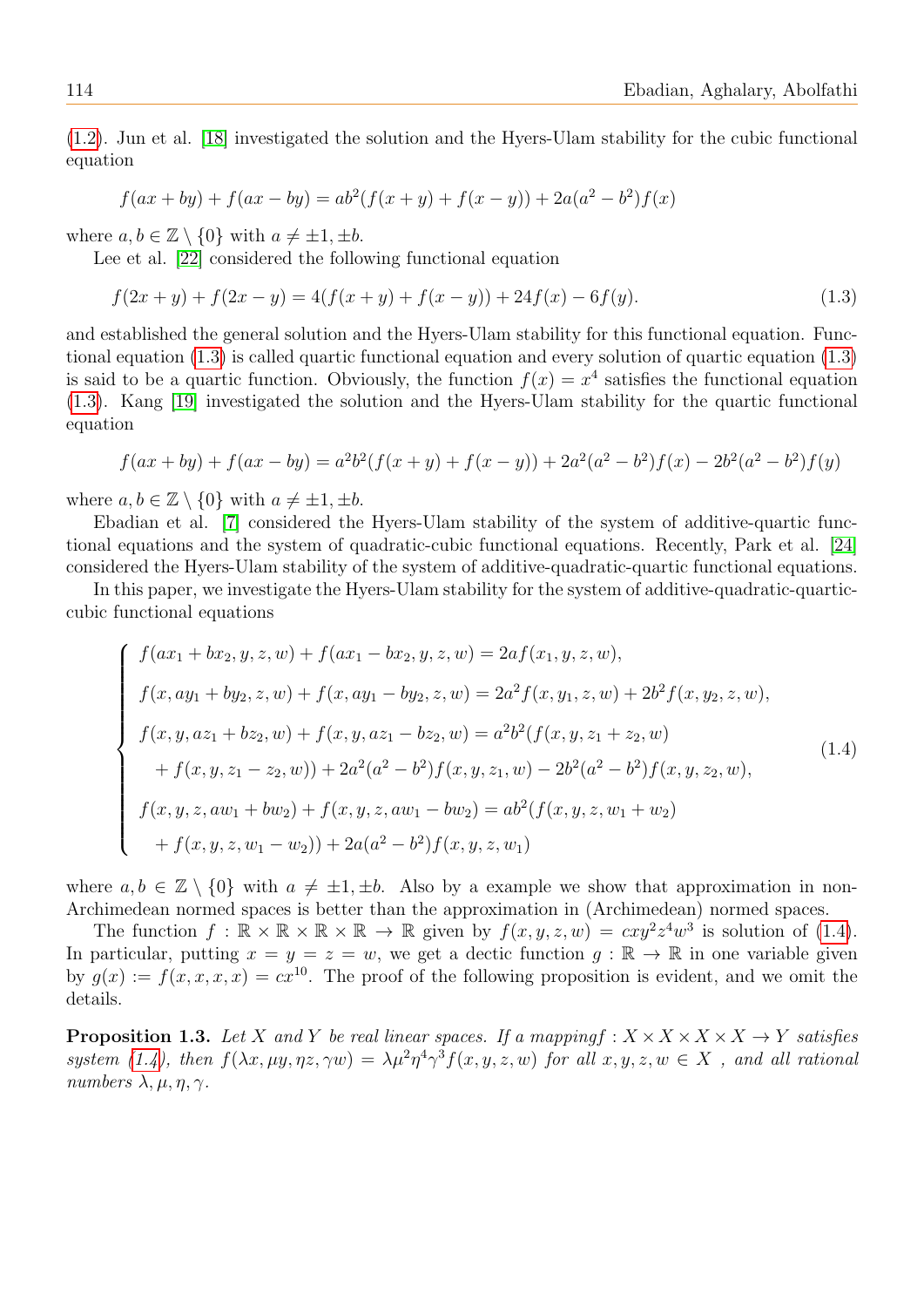#### 2. Approximation of dectic mappings

From now on, unless otherwise stated, we will assume that  $X$  is a non-Archimedean normed space and  $Y$  is a non-Archimedean Banach space. Utilizing the fixed point alternative, we investigate the Hyers-Ulam stability problem for the system of functional equations [\(1.4\)](#page-3-1) in non-Archimedean Banach spaces.

**Theorem 2.1.** Let  $\beta \in \{-1, 1\}$  be fixed. Let  $\psi_1, \psi_2, \psi_3, \psi_4 : X \times X \times X \times X \times X \rightarrow [0, \infty)$  be functions such that

$$
\Psi(x, y, z, w) := \left| \frac{1}{2} \right| \max \{ |a^{-5\beta + 4}| \psi_1(a^{\frac{\beta - 1}{2}} x, 0, a^{\frac{\beta - 1}{2}} y, a^{\frac{\beta - 1}{2}} z, a^{\frac{\beta - 1}{2}} w),
$$
  

$$
|a^{-5\beta + 2}| \psi_2(a^{\frac{\beta + 1}{2}} x, a^{\frac{\beta - 1}{2}} y, 0, a^{\frac{\beta - 1}{2}} z, a^{\frac{\beta - 1}{2}} w),
$$
  

$$
|a^{-5\beta - 2}| \psi_3(a^{\frac{\beta + 1}{2}} x, a^{\frac{\beta + 1}{2}} y, a^{\frac{\beta - 1}{2}} z, 0, a^{\frac{\beta - 1}{2}} w),
$$
  

$$
|a^{-5\beta - 5}| \psi_4(a^{\frac{\beta + 1}{2}} x, a^{\frac{\beta + 1}{2}} y, a^{\frac{\beta + 1}{2}} z, a^{\frac{\beta - 1}{2}} w, 0) \}
$$
\n(2.1)

for all  $x, y, z, w \in X$ , and for some  $0 < L < 1$ ,

$$
\Psi(a^{\beta}x, a^{\beta}y, a^{\beta}z, a^{\beta}w) \le L|a^{10\beta}|\Psi(x, y, z, w)
$$
\n(2.2)

and

<span id="page-4-3"></span>
$$
\lim_{n \to \infty} |a^{-10\beta n}| \psi_1(a^{\beta n} x_1, a^{\beta n} x_2, a^{\beta n} y, a^{\beta n} z, a^{\beta n} w) = 0,\n\lim_{n \to \infty} |a^{-10\beta n}| \psi_2(a^{\beta n} x, a^{\beta n} y_1, a^{\beta n} y_2, a^{\beta n} z, a^{\beta n} w) = 0,\n\lim_{n \to \infty} |a^{-10\beta n}| \psi_3(a^{\beta n} x, a^{\beta n} y, a^{\beta n} z_1, a^{\beta n} z_2, a^{\beta n} w) = 0,\n\lim_{n \to \infty} |a^{-10\beta n}| \psi_4(a^{\beta n} x, a^{\beta n} y, a^{\beta n} z, a^{\beta n} w_1, a^{\beta n} w_2) = 0
$$
\n(2.3)

for all  $x, y, z, w, x_1, x_2, y_1, y_2, z_1, z_2, w_1, w_2 \in X$ . If  $f : X \times X \times X \times X \times Y$  is a mapping such that  $f(x, 0, z, w) = f(x, y, 0, w) = 0$  for all  $x, y, z, w \in X$ , and

<span id="page-4-1"></span><span id="page-4-0"></span>
$$
||f(ax_1 + bx_2, y, z, w) + f(ax_1 - bx_2, y, z, w) - 2af(x_1, y, z, w)|| \le \psi_1(x_1, x_2, y, z, w),
$$
(2.4)  

$$
||f(x, ay_1 + by_2, z, w) + f(x, ay_1 - by_2, z, w) - 2a^2 f(x, y_1, z, w) - 2b^2 f(x, y_2, z, w)||
$$
  

$$
\le \psi_2(x, y_1, y_2, z, w),
$$
  

$$
||f(x, y, az_1 + bz_2, w) + f(x, y, az_1 - bz_2, w) - a^2 b^2 (f(x, y, z_1 + z_2, w) + f(x, y, z_1 - z_2, w))
$$
(2.5)

<span id="page-4-2"></span>
$$
-2a^2(a^2 - b^2)f(x, y, z_1, w) + 2b^2(a^2 - b^2)f(x, y, z_2, w)
$$
\n
$$
(2.6)
$$

$$
\leq \psi_3(x, y, z_1, z_2, w),
$$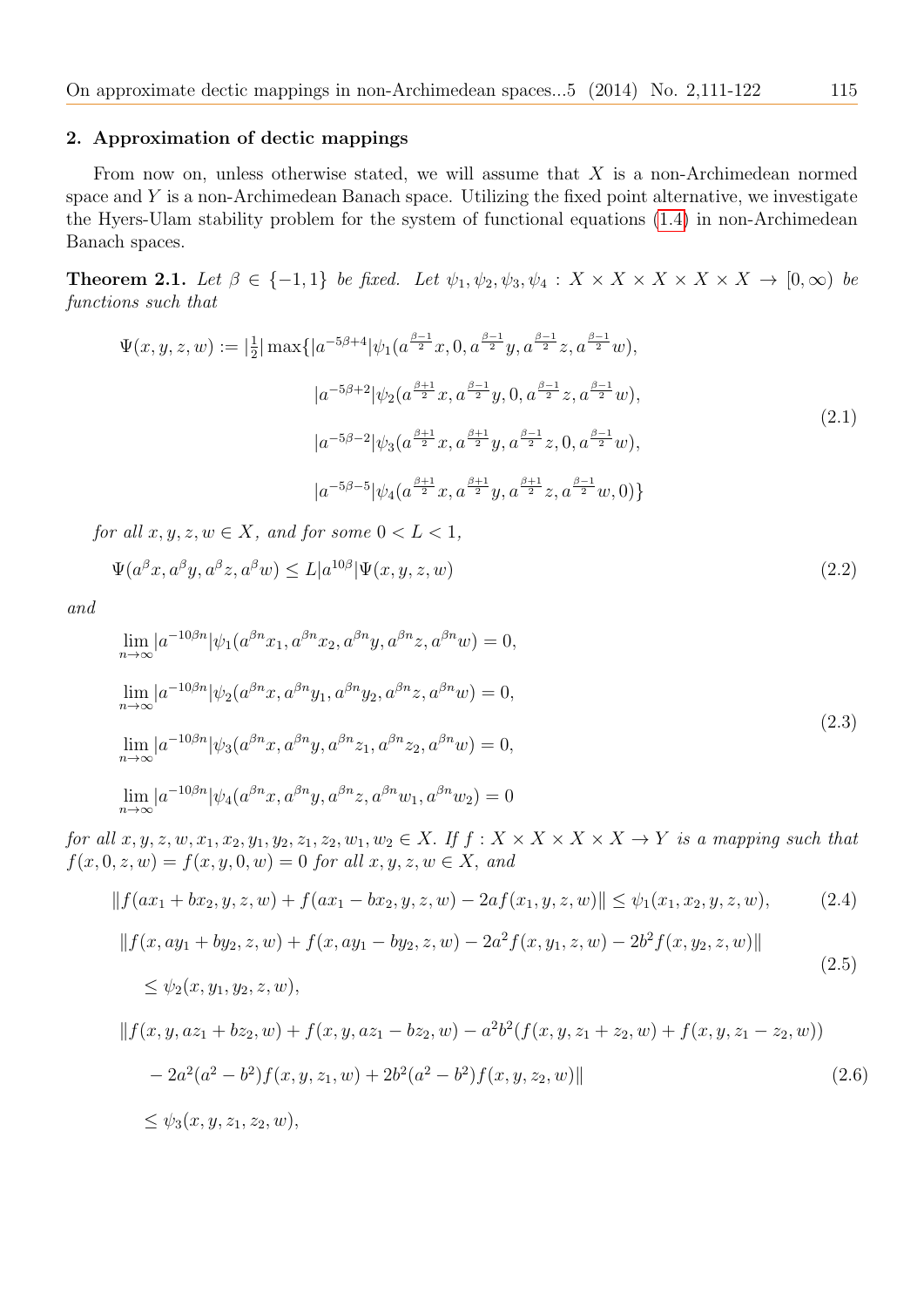<span id="page-5-0"></span>
$$
|| f(x, y, z, aw_1 + bw_2) + f(x, y, z, aw_1 - bw_2) - ab^2(f(x, y, z, w_1 + w_2)
$$
  
+  $f(x, y, z, w_1 - w_2)) - 2a(a^2 - b^2) f(x, y, z, w_1) ||$  (2.7)  
 $\leq \psi_4(x, y, z, w_1, w_2)$ 

for all  $x, y, z, w, x_1, x_2, y_1, y_2, z_1, z_2, w_1, w_2 \in X$ , then there exists a unique dectic mapping  $D: X \times$  $X \times X \times X \rightarrow Y$  satisfying [\(1.4\)](#page-3-1) and

<span id="page-5-2"></span>
$$
|| f(x, y, z, w) - D(x, y, z, w)|| \le \frac{1}{1 - L} \Psi(x, y, z, w)
$$
\n(2.8)

for all  $x, y, z, w \in X$ .

**Proof**. Letting  $x_2 = 0$  and replacing  $x_1, y, z, w$  by  $2x, 2y, 2z, 2w$  in [\(2.4\)](#page-4-0), we get

<span id="page-5-1"></span>
$$
||f(2ax, 2y, 2z, 2w) - af(2x, 2y, 2z, 2w)|| \le |\frac{1}{2}|\psi_1(2x, 0, 2y, 2z, 2w)|
$$
\n(2.9)

for all  $x, y, z, w \in X$ . Letting  $y_2 = 0$  and replacing  $x, y_1, z, w$  by  $2ax, 2y, 2z, 2w$  in [\(2.5\)](#page-4-1), we get

$$
||f(2ax, 2ay, 2z, 2w) - a^2 f(2ax, 2y, 2z, 2w)|| \le |\frac{1}{2}|\psi_2(2ax, 2y, 0, 2z, 2w)|
$$
\n(2.10)

for all  $x, y, z, w \in X$ . Letting and  $z_2 = 0$  and replacing  $x, y, z_1, w$  by  $2ax, 2ay, 2z, 2w$  in [\(2.6\)](#page-4-2), we get

<span id="page-5-3"></span>
$$
||f(2ax, 2ay, 2az, 2w) - a^4 f(2ax, 2ay, 2z, 2w)|| \le |\frac{1}{2}|\psi_3(2ax, 2ay, 2z, 0, 2w)|
$$
\n(2.11)

for all  $x, y, z, w \in X$ . Letting  $w_2 = 0$  and replacing  $x, y, z, w_1$  by  $2ax, 2ay, 2az, 2w$  in [\(2.7\)](#page-5-0), we get

<span id="page-5-4"></span>
$$
||f(2ax, 2ay, 2az, 2aw) - a^3 f(2ax, 2ay, 2az, 2w)|| \le |\frac{1}{2}|\psi_4(2ax, 2ay, 2az, 2w, 0)
$$
\n(2.12)

for all  $x, y, z, w \in X$ . Combining  $(2.9), (2.8), (2.11)$  $(2.9), (2.8), (2.11)$  $(2.9), (2.8), (2.11)$  $(2.9), (2.8), (2.11)$  $(2.9), (2.8), (2.11)$  and  $(2.12)$ , we lead to

 $|| f(2ax, 2ay, 2az, 2aw) - a^{10} f(2x, 2y, 2z, 2w)||$ 

<span id="page-5-5"></span>
$$
\leq |\frac{1}{2}| max\{|a^{9}|\psi_1(2x, 0, 2y, 2z, 2w), |a^{7}|\psi_2(2ax, 2y, 0, 2z, 2w), |a^{3}|\psi_3(2ax, 2ay, 2z, 0, 2w), \psi_4(2ax, 2ay, 2az, 2w, 0)\}
$$
\n(2.13)

for all  $x, y, z, w \in X$ . Replacing  $x, y, z$  and w by  $\frac{x}{2}, \frac{y}{2}$  $\frac{y}{2}, \frac{z}{2}$  $\frac{z}{2}$  and  $\frac{w}{2}$  in [\(2.13\)](#page-5-5), we have

$$
||f(ax, ay, az, aw) - a10f(x, y, z, w)||
$$

<span id="page-5-6"></span>
$$
\leq |\frac{1}{2}| max\{|a^{9}|\psi_1(x, 0, y, z, w), |a^{7}|\psi_2(ax, y, 0, z, w),
$$
\n
$$
|a^{3}|\psi_3(ax, ay, z, 0, w), \psi_4(ax, ay, az, w, 0)\}
$$
\n(2.14)

for all  $x, y, z, w \in X$ . It follows from  $(2.14)$  that

<span id="page-5-7"></span>
$$
\|\frac{1}{a^{10}}f(ax, ay, az, aw) - f(x, y, z, w)\|
$$
  
\n
$$
\leq |\frac{1}{2}|max\{|a^{-1}|\psi_1(x, 0, y, z, w), |a^{-3}|\psi_2(ax, y, 0, z, w),
$$
  
\n
$$
|a^{-7}|\psi_3(ax, ay, z, 0, w), |a^{-10}|\psi_4(ax, ay, az, w, 0)\}
$$
\n(2.15)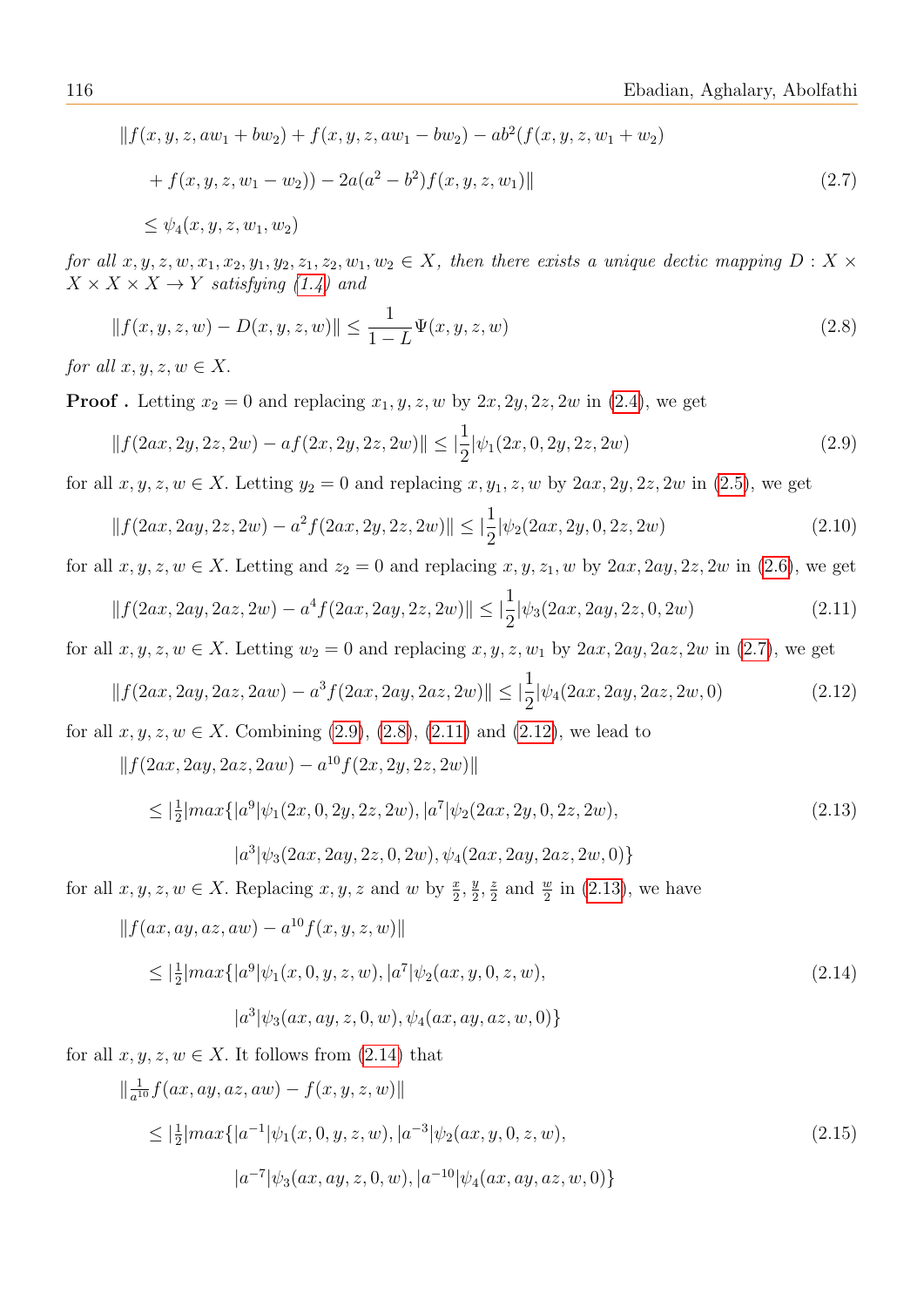<span id="page-6-0"></span>
$$
||a^{10} f(\frac{x}{a}, \frac{y}{a}, \frac{z}{a}, \frac{w}{a}) - f(x, y, z, w)||
$$
  
\n
$$
\leq |\frac{1}{2}| max\{|a^{9}|\psi_1(\frac{x}{a}, 0, \frac{y}{a}, \frac{z}{a}, \frac{w}{a}), |a^{7}|\psi_2(x, \frac{y}{a}, 0, \frac{z}{a}, \frac{w}{a}),
$$
  
\n
$$
|a^{3}|\psi_3(x, y, \frac{z}{a}, 0, \frac{w}{a}), \psi_4(x, y, z, \frac{w}{a}, 0)\}
$$
\n(2.16)

for all  $x, y, z, w \in X$ . From the [\(2.15\)](#page-5-7) and [\(2.16\)](#page-6-0), we have

<span id="page-6-1"></span>
$$
\|\frac{1}{a^{10\beta}}f(a^{\beta}x, a^{\beta}y, a^{\beta}z, a^{\beta}w) - f(x, y, z, w)\| \le \Psi(x, y, z, w)
$$
\n(2.17)

for all  $x, y, z, w \in X$ .

Consider

$$
\Omega:=\{u|u:X\times X\times X\times X\to Y,\quad u(x,0,z,w)=u(x,y,0,w)=0,\forall x,y,z,w\in X\},
$$

and let us introduce a generalized metric on  $\Omega$  as follows:

$$
d(u, v) = \inf \{ \eta \in \mathbb{R}^+ : ||u(x, y, z, w) - v(x, y, z, w)|| \leq \eta \Psi(x, y, z, w), \forall x, y, z, w \in X \},
$$

where, as usual, inf  $\emptyset = +\infty$ . The proof of the fact that  $(\Omega, d)$  is a complete generalized metric space can be found in [\[4\]](#page-10-3). Now we consider the mapping  $\Lambda : \Omega \to \Omega$  defined by

$$
\Lambda u(x,y,z,w):=a^{-10\beta}u(a^\beta x,a^\beta y,a^\beta z,a^\beta w)
$$

for all  $u \in \Omega$  and  $x, y, z, w \in X$ . Let  $\varepsilon > 0$  and  $f, g \in \Omega$  be such that  $d(f, g) < \varepsilon$ . Hence

$$
\| \Lambda f(x, y, z, w) - \Lambda g(x, y, z, w) \| = \| a^{-10\beta} f(a^{\beta} x, a^{\beta} y, a^{\beta} z, a^{\beta} w) - a^{-10\beta} g(a^{\beta} x, a^{\beta} y, a^{\beta} z, a^{\beta} w) \|
$$
  

$$
= |a^{-10\beta}| \| f(a^{\beta} x, a^{\beta} y, a^{\beta} z, a^{\beta} w) - g(a^{\beta} x, a^{\beta} y, a^{\beta} z, a^{\beta} w) \|
$$
(2.18)  

$$
\leq |a^{-10\beta}| \Psi(a^{\beta} x, a^{\beta} y, a^{\beta} z, a^{\beta} w) \leq L \varepsilon \Psi(x, y, z, w)
$$

for all  $x, y, z, w \in X$ , that is, if  $d(f, g) < \varepsilon$ , we have  $d(\Lambda f, \Lambda g) \leq L\varepsilon$ . This means that  $d(\Lambda f, \Lambda g) \leq$  $Ldf, g$  for all  $f, g \in \Omega$ . This means that,  $\Lambda$  is a strictly contractive self-mapping on  $\Omega$  with the Lipschitz constant L. It follows from [\(2.17\)](#page-6-1) that  $d(\Lambda f, f) \leq 1$ . Due to Theorem 1.2, there exists a unique mapping  $D: X \times X \times X \times X \to Y$  such that D is a fixed point of  $\Lambda$ , i.e.,  $D(a^{\beta}x, a^{\beta}y, a^{\beta}z, a^{\beta}w) = a^{-10\beta}D(x, y, z, w)$  for all  $x, y, z, w \in X$ . Also,  $d(\Lambda^n f, D) \to 0$  as  $n \to \infty$ , which implies the equality

$$
\lim_{n \to \infty} a^{-10\beta n} f(a^{\beta n} x, a^{\beta n} y, a^{\beta n} z, a^{\beta n} w) = D(x, y, z, w)
$$

for all  $x, y, z, w \in X$ . By Theorem 1.2, we have

$$
d(f, D) \le \frac{1}{1 - L} d(f, \Lambda f) \le \frac{1}{1 - L}.
$$

This implies that inequality [\(2.4\)](#page-4-0).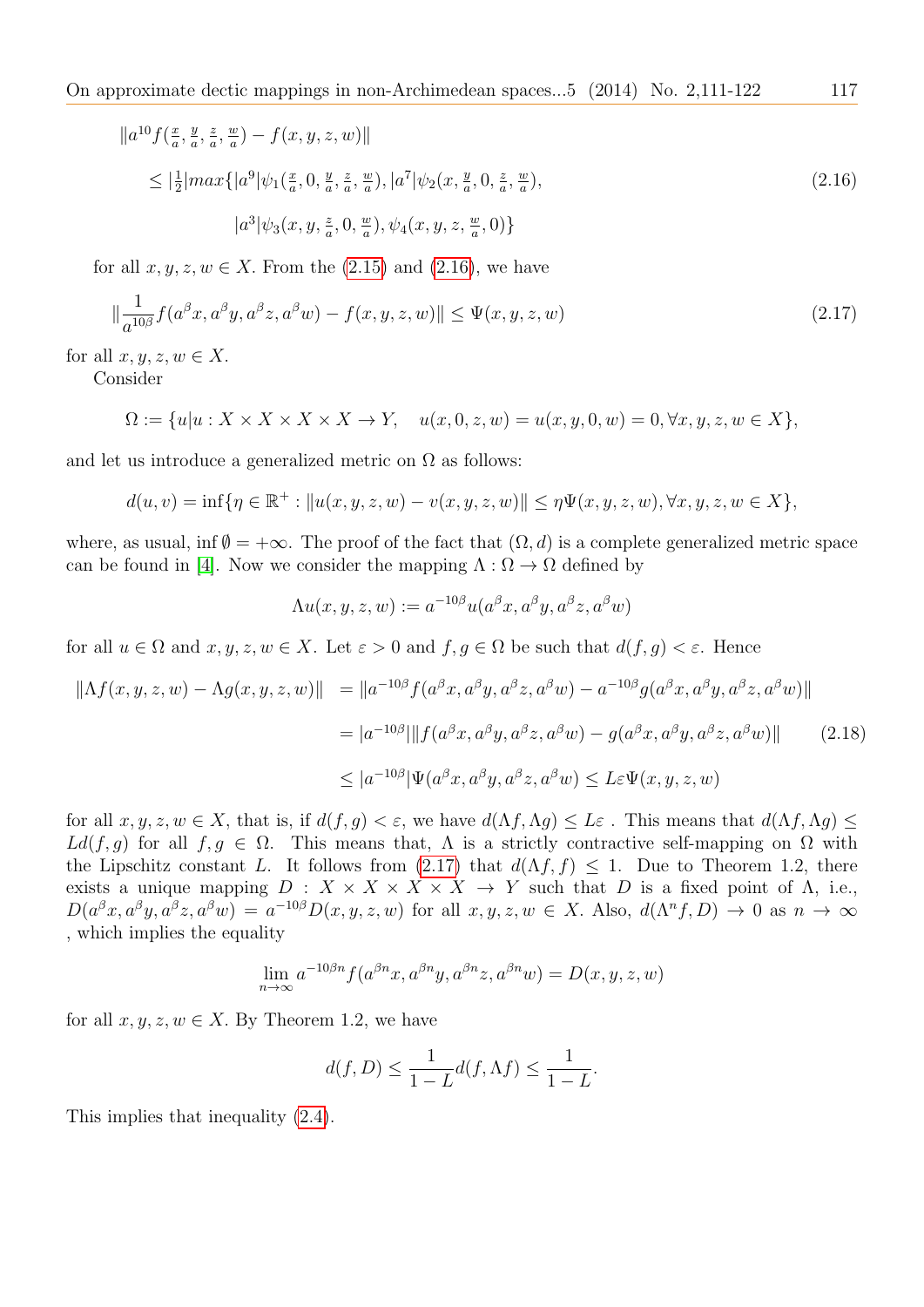On the other hand by  $(2.3)$ ,  $(2.4)$ ,  $(2.5)$ ,  $(2.6)$  and  $(2.7)$ , we have  $||D(ax_1 + bx_2, y, z, w) + D(ax_1 - bx_2, y, z, w) - 2aD(x_1, y, z, w)||$ 

<span id="page-7-1"></span><span id="page-7-0"></span>
$$
= \lim_{n \to \infty} |a^{-10\beta n}| ||f(a^{\beta n}ax_1 + a^{\beta n}bx_2, a^{\beta n}y, a^{\beta n}z, a^{\beta n}w)
$$
\n
$$
+ f(a^{\beta n}ax_1 - a^{\beta n}bx_2, a^{\beta n}y, a^{\beta n}z, a^{\beta n}w) - 2af(a^{\beta n}x_1, a^{\beta n}y, a^{\beta n}z, a^{\beta n}w)||
$$
\n
$$
\leq \lim_{n \to \infty} |a^{-10\beta n}| \psi_1(a^{\beta n}x_1, a^{\beta n}x_2, a^{\beta n}y, a^{\beta n}z, a^{\beta n}w) = 0,
$$
\n
$$
||D(x, ay_1 + by_2, z, w) + D(x, ay_1 - by_2, z, w) - 2a^2D(x, y_1, z, w) - 2b^2D(x, y_2, z, w)||
$$
\n
$$
= \lim_{n \to \infty} |a^{-10\beta n}| ||f(a^{\beta n}x, a^{\beta n}ay_1 + a^{\beta n}by_2, a^{\beta n}z, a^{\beta n}w)
$$
\n
$$
+ f(a^{\beta n}x, a^{\beta n}ay_1 - a^{\beta n}by_2, a^{\beta n}z, a^{\beta n}w) - 2a^2f(a^{\beta n}x, a^{\beta n}y_1, a^{\beta n}z, a^{\beta n}w)
$$
\n
$$
- 2b^2f(a^{\beta n}x, a^{\beta n}y_2, a^{\beta n}z, a^{\beta n}w) ||
$$
\n
$$
\leq \lim_{n \to \infty} |a^{-10\beta n}| |\psi_2(a^{\beta n}x, a^{\beta n}y_1, a^{\beta n}y_2, a^{\beta n}z, a^{\beta n}w) = 0,
$$
\n
$$
||D(x, y, az_1 + bz_2, w) + D(x, y, az_1 - bz_2, w) - a^2b^2(D(x, y, z_1 + z_2, w)
$$
\n
$$
+ D(x, y, z_1 - z_2, w)) - 2a^2(a^2 - b^2)D(x, y, z_1, w) + 2b^2(a^2 - b^2)D(x, y, z_2,
$$

<span id="page-7-2"></span>and

<span id="page-7-3"></span>
$$
||D(x, y, z, aw_1 + bw_2) + D(x, y, z, aw_1 - bw_2) - ab^2(D(x, y, z, w_1 + w_2) + D(x, y, z, w_1 - w_2)) - 2a(a^2 - b^2)D(x, y, z, w_1)||
$$
  
= 
$$
\lim_{n \to \infty} |a^{-10\beta n}| ||f(a^{\beta n}x, a^{\beta n}y, a^{\beta n}z, a^{\beta n}aw_1 + a^{\beta n}bw_2)
$$
  
+ 
$$
f(a^{\beta n}x, a^{\beta n}y, a^{\beta n}z, a^{\beta n}aw_1 - a^{\beta n}bw_2) - ab^2(f(a^{\beta n}x, a^{\beta n}y, a^{\beta n}z, a^{\beta n}w_1 + a^{\beta n}w_2)
$$
  
+ 
$$
f(a^{\beta n}x, a^{\beta n}y, a^{\beta n}z, a^{\beta n}w_1 - a^{\beta n}w_2)) - 2a(a^2 - b^2)f(a^{\beta n}x, a^{\beta n}y, a^{\beta n}z, a^{\beta n}w_1)||
$$
  

$$
\leq \lim_{n \to \infty} |a^{-10\beta n} |\psi_4(a^{\beta n}x, a^{\beta n}y, a^{\beta n}z, a^{\beta n}w_1, a^{\beta n}w_2) = 0
$$
 (2.22)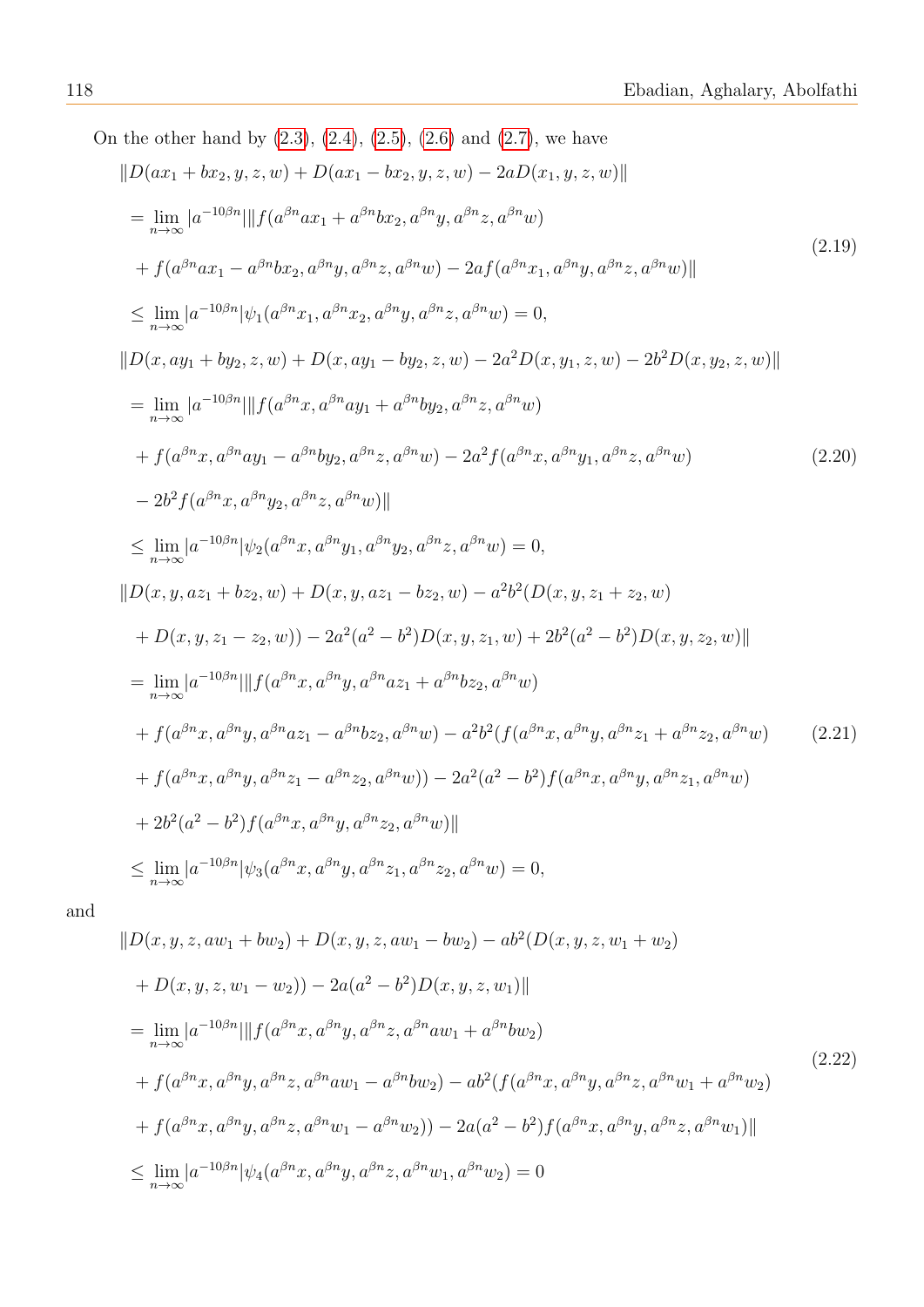for all  $x, y, z, w, x_1, x_2, y_1, y_2, z_1, z_2, w_1, w_2 \in X$ . It follows from  $(2.19)$ ,  $(2.20)$ ,  $(2.21)$  and  $(2.22)$ that D satisfies [\(1.4\)](#page-3-1), that is, D is dectic mapping. Since D is the unique fixed point of  $\Lambda$  in the set  $\Delta = \{g \in \Omega : d(f, g) < \infty\}, D$  is the unique mapping satisfying [\(1.4\)](#page-3-1).  $\Box$ 

Remark 2.2. Let X be a normed space and let Y be a Banach space in Theorem 2.1. Using the fixed point method, one can show that there exists a unique dectic mapping  $D: X \times X \times X \times X \rightarrow Y$ satisfying [\(1.4\)](#page-3-1) and

$$
||f(x, y, z, w) - D(x, y, z, w)|| \le \frac{1}{1 - L} \hat{\Psi}(x, y, z, w)
$$
\n(2.23)

for all  $x, y, z, w \in X$  and

$$
\begin{split}\n\widehat{\Psi}(x, y, z, w) &:= |\frac{1}{2}| \{ |a^{-5\beta+4} | \psi_1(a^{\frac{\beta-1}{2}} x, 0, a^{\frac{\beta-1}{2}} y, a^{\frac{\beta-1}{2}} z, a^{\frac{\beta-1}{2}} w) \\
&+ |a^{-5\beta+2} | \psi_2(a^{\frac{\beta+1}{2}} x, a^{\frac{\beta-1}{2}} y, 0, a^{\frac{\beta-1}{2}} z, a^{\frac{\beta-1}{2}} w) \\
&+ |a^{-5\beta-2} | \psi_3(a^{\frac{\beta+1}{2}} x, a^{\frac{\beta+1}{2}} y, a^{\frac{\beta-1}{2}} z, 0, a^{\frac{\beta-1}{2}} w) \\
&+ |a^{-5\beta-5} | \psi_4(a^{\frac{\beta+1}{2}} x, a^{\frac{\beta+1}{2}} y, a^{\frac{\beta+1}{2}} z, a^{\frac{\beta-1}{2}} w, 0) \}\n\end{split}
$$
\n(2.24)

for all  $x, y, z, w \in X$ .

**Theorem 2.3.** Let X be a normed space and let Y be a Banach space in Theorem 2.1. Using the direct method, one can show that there exists a unique dectic mapping  $D: X \times X \times X \times X \rightarrow Y$ satisfying [\(1.4\)](#page-3-1) and

$$
||f(x,y,z,w) - D(x,y,z,w)|| \leq \left|\frac{1}{2}\right| \left(|a^{-1}|\widehat{\psi_1}(x,0,y,z,w) + |a^{-3}|\widehat{\psi_2}(x,y,0,z,w) + |a^{-7}|\widehat{\psi_3}(x,y,z,0,w) + |a^{-10}|\widehat{\psi_4}(x,y,z,w,0)\right)
$$
\n(2.25)

for all  $x, y, z, w \in X$ , where we assume that

$$
\widehat{\psi}_1(x, 0, y, z, w) := \sum_{i=\frac{1-\beta}{2}}^{\infty} a^{-10\beta i} \psi_1(a^{\beta i}x, 0, a^{\beta i}y, a^{\beta i}z, a^{\beta i}w) < \infty,
$$
  

$$
\widehat{\psi}_2(x, y, 0, z, w) := \sum_{i=\frac{1-\beta}{2}}^{\infty} a^{-10\beta i} \psi_2(a^{1+\beta i}x, a^{\beta i}y, 0, a^{\beta i}z, a^{\beta i}w) < \infty,
$$
  

$$
\widehat{\psi}_3(x, y, z, 0, w) := \sum_{i=\frac{1-\beta}{2}}^{\infty} a^{-10\beta i} \psi_3(a^{1+\beta i}x, a^{1+\beta i}y, a^{\beta i}z, 0, a^{\beta i}w) < \infty,
$$
  

$$
\widehat{\psi}_4(x, y, z, w, 0) := \sum_{i=\frac{1-\beta}{2}}^{\infty} a^{-10\beta i} \psi_4(a^{1+\beta i}x, a^{1+\beta i}y, a^{1+\beta i}z, a^{\beta i}w, 0) < \infty.
$$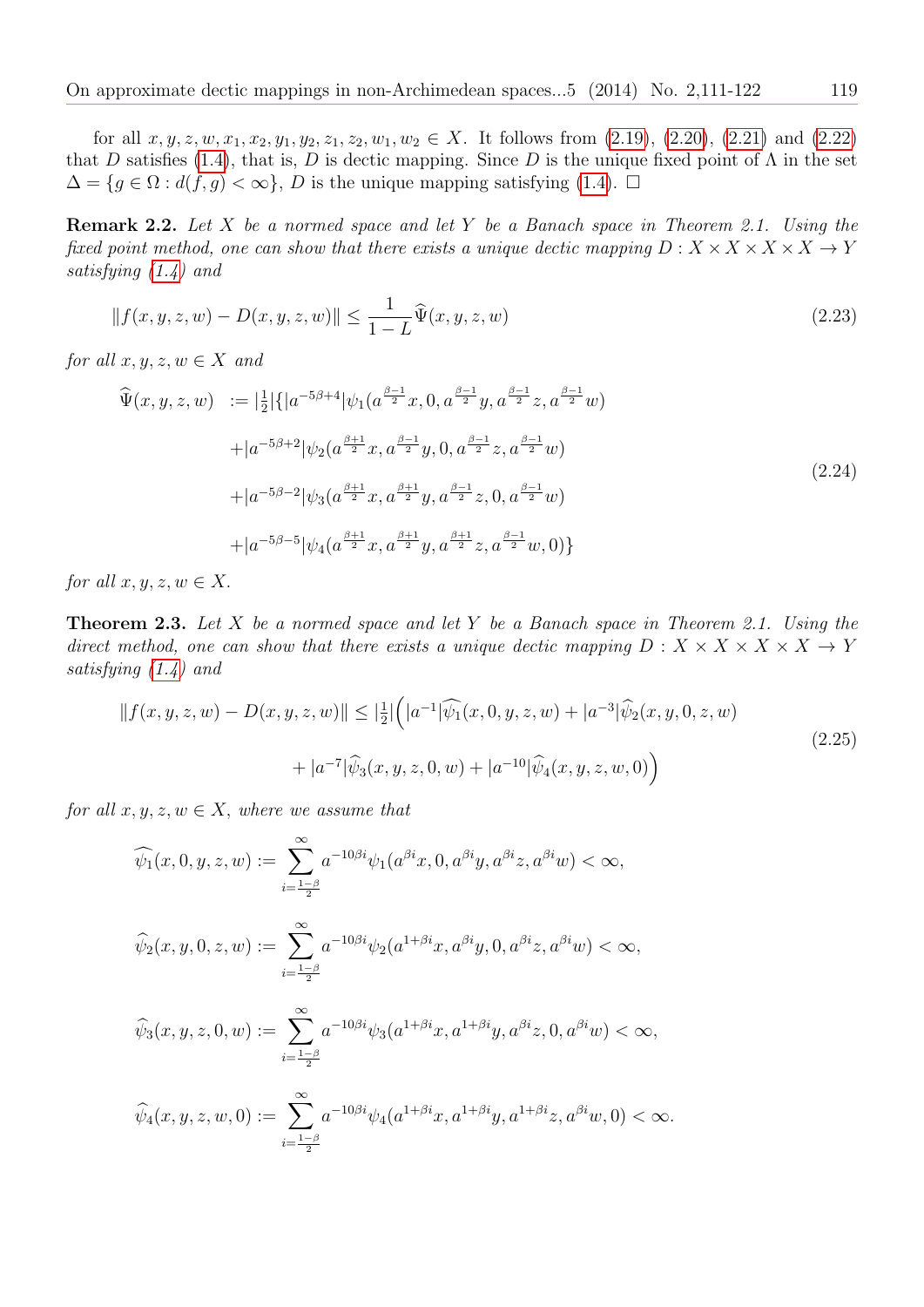Corollary 2.4. Let  $\beta \in \{-1,1\}$  be fixed and  $\delta, \rho > 0$  be real numbers such that  $10\beta > \rho\beta$ , and let X be a normed space and Y a Banach space. If  $f : X \times X \times X \times X \times Y$  is a mapping such that  $f(x, 0, z, w) = f(x, y, 0, w) = 0$  for all  $x, y, z, w \in X$ , and

$$
\left\{ \begin{aligned} &\|f(ax_1+bx_2,y,z,w)+f(ax_1-bx_2,y,z,w)-2af(x_1,y,z,w)\| \\ &\leq \delta(\|x_1\|^{\rho}+\|x_2\|^{\rho}+\|y\|^{\rho}+\|z\|^{\rho}+\|w\|^{\rho}), \\ &\|f(x,ay_1+by_2,z,w)+f(x,ay_1-by_2,z,w)-2a^2f(x,y_1,z,w)-2b^2f(x,y_2,z,w)\| \\ &\leq \delta(\|x\|^{\rho}+\|y_1\|^{\rho}+\|y_2\|^{\rho}+\|z\|^{\rho}+\|w\|^{\rho}), \\ &\|f(x,y,az_1+bz_2,w)+f(x,y,az_1-bz_2,w)-a^2b^2(f(x,y,z_1+z_2,w)+f(x,y,z_1-z_2,w)) \\ &-2a^2(a^2-b^2)f(x,y,z_1,w)+2b^2(a^2-b^2)f(x,y,z_2,w)\| \\ &\leq \delta(\|x\|^{\rho}+\|y\|^{\rho}+\|z_1\|^{\rho}+\|z_2\|^{\rho}+\|w\|^{\rho}), \\ &\|f(x,y,z,aw_1+bw_2)+f(x,y,z,aw_1-bw_2)-ab^2(f(x,y,z,w_1+w_2)+f(x,y,z,w_1-w_2)), \\ &-2a(a^2-b^2)f(x,y,z,w_1)\| \leq \delta(\|x\|^{\rho}+\|y\|^{\rho}+\|z\|^{\rho}+\|w\|^{\rho}) +\|w_1\|^{\rho}+\|w_2\|^{\rho}), \end{aligned} \right.
$$

for all  $x, y, z, w, x_1, x_2, y_1, y_2, z_1, z_2, w_1, w_2 \in X$ , then there exists a unique dectic mapping  $D: X \times$  $X \times X \times X \rightarrow Y$  satisfying [\(1.4\)](#page-3-1) and a constant  $M > 0$  such that

$$
|| f(x, y, z, w) - D(x, y, z, w)|| \leq M(||x||^{\rho} + ||y||^{\rho} + ||z||^{\rho} + ||w||^{\rho})
$$

for all  $x, y, z, w \in X$ .

**Proof** . Let  $\psi_1, \psi_2, \psi_3, \psi_4 : X \times X \times X \times X \times X \to [0, \infty)$  be defined by

$$
\psi_1(x_1, x_2, y, z, w) := \delta(||x_1||^{\rho} + ||x_2||^{\rho} + ||y||^{\rho} + ||z||^{\rho} + ||w||^{\rho}),
$$
  

$$
\psi_2(x, y_1, y_2, z, w) := \delta(||x||^{\rho} + ||y_1||^{\rho} + ||y_2||^{\rho} + ||z||^{\rho} + ||w||^{\rho}),
$$
  

$$
\psi_3(x, y, z_1, z_2, w) := \delta(||x||^{\rho} + ||y||^{\rho} + ||z_1||^{\rho} + ||z_2||^{\rho} + ||w||^{\rho}),
$$
  

$$
\psi_4(x, y, z, w_1, w_2) := \delta(||x||^{\rho} + ||y||^{\rho} + ||z||^{\rho} + ||w_1||^{\rho} + ||w_2||^{\rho})
$$

for all  $x, y, z, w, x_1, x_2, y_1, y_2, z_1, z_2, w_1, w_2 \in X$ . Then the corollary is followed from Theorem 2.3, where

$$
M := \frac{\delta a^{5(1-\beta)}}{2\beta(a^{10}-|a|^\rho)} \max\{(a^9 + a^7|a|^\rho + a^3|a|^\rho + |a|^\rho), (a^9 + a^7 + a^3|a|^\rho + |a|^\rho), (a^9 + a^7 + a^3 + 1)\}.
$$

 $\Box$ 

Approximation in non-Archimedean normed spaces is better than the approximation in (Archimedean) normed spaces. The following example shows that the previous corollary is not valid in non-Archimedean spaces.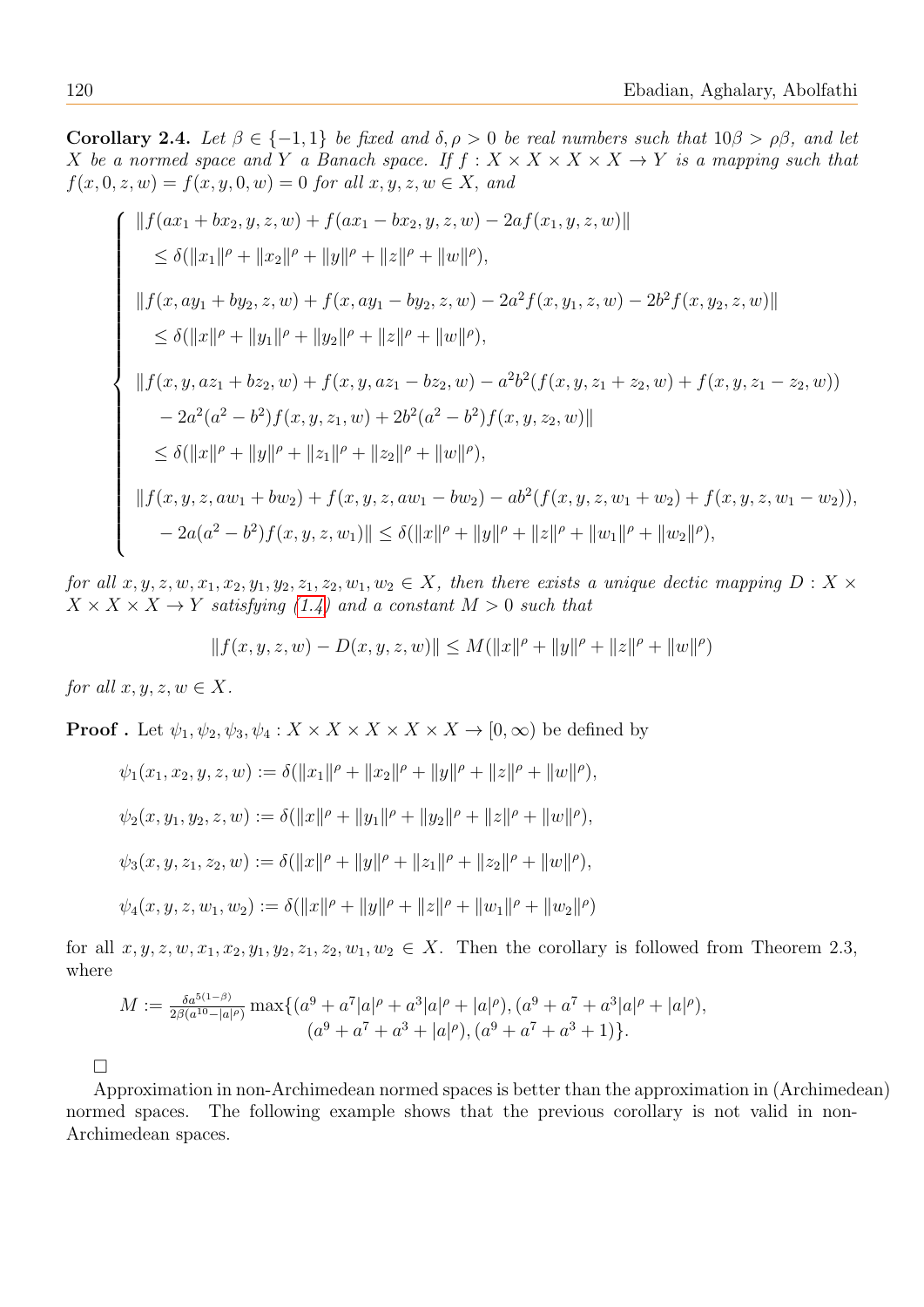**Example 2.5.** Let  $X = Y = \mathbb{Q}_p$  for prime number  $p > 3$  and define  $f: X \times X \times X \times X \rightarrow Y$ by  $f(x, y, z, w) = xyzw$ . Then for  $\delta = 1$ ,  $\rho = 1$  and  $x, y, z, w, x_1, x_2, y_1, y_2, z_1, z_2, w_1, w_2 \neq 0$  with  $|x|_p < 1, |y|_p < 1, |z|_p < 1, |w|_p < 1, we have$  $|f(2x_1+x_2, y, z, w) + f(2x_1-x_2, y, z, w) - 4f(x_1, y, z, w)|_p$  $= |0|_p = 0 \le |x_1|_p + |x_2|_p + |y|_p + |z|_p + |w|_p,$  $|f(x, 2y_1 + y_2, z, w) + f(x, 2y_1 - y_2, z, w) - 8f(x, y_1, z, w) - 2f(x, y_2, z, w)|_p$  $= |xzw|_p - 4y_1 - 2y_2|_p \le \max\{|x-y_1|_p, |y_2-y_2|_p\}$  $\leq$  max $\{|y_1|_p, |y_2|_p\}$   $\leq |x|_p + |y_1|_p + |y_2|_p + |z|_p + |w|_p$  $|f(x, y, 2z_1 + z_2, w) + f(x, y, 2z_1 - z_2, w) - 4(f(x, y, z_1 + z_2, w) + f(x, y, z_1 - z_2, w))|$  $-2a^2(a^2-b^2)f(x, y, z_1, w) + 2b^2(a^2-b^2)f(x, y, z_2, w)|_p$  $= |xyw|_p - 24z_1 + 6z_2|_p \le \max\{|x_1 - 24z_1|_p, |6z_2|_p\}$  $\leq$  max $\{|z_1|_p, |z_2|_p\} \leq |x|_p + |y|_p + |z_1|_p + |z_2|_p + |w|_p,$ 

and

$$
|f(x, y, z, 2w_1 + w_2) + f(x, y, z, 2w_1 - w_2) - 2(f(x, y, z, w_1 + w_2) + f(x, y, z, w_1 - w_2))
$$
  

$$
- 12f(x, y, z, w_1)|_p = |xyz|_p| - 12w_1|_p \le |w_1|_p
$$
  

$$
\le |x|_p + |y|_p + |z|_p + |w_1|_p + |w_2|_p.
$$

On the other hand for each natural number n, we have

$$
|2^{-10\beta(n+1)}f(2^{\beta(n+1)}x,2^{\beta(n+1)}y,2^{\beta(n+1)}z,2^{\beta(n+1)}w) - 2^{-10\beta n}f(2^{\beta n}x,2^{\beta n}y,2^{\beta n}z,2^{\beta n}w)|_p \leq |xyzw|_p.
$$

Hence, for each  $x, y, z, w \neq 0$ , the sequence  $\{2^{-10\beta n} f(2^{\beta n}x, 2^{\beta n}y, 2^{\beta n}z, 2^{\beta n}w)\}$  is not convergent.

Acknowledgement: The authors would like to thank the referees for their comments and suggestions on the manuscript.

#### References

- <span id="page-10-1"></span>[1] M. A. Abolfathi, A. Ebadian and R. Aghalary, Stability of mixed additive-quadratic Jensen type functional equation in non-Archimedean  $\ell$ -fuzzy normed spaces, Annali Dell 'Universita 'Di Ferrara, 2013 16 pages (2013), doi: 10.1007/s11565-013-0182-z.
- <span id="page-10-0"></span>[2] T. Aoki, On the stability of linear trasformation in Banach spaces, J. Math. Soc. Japan., 2 (1950) 64–66.
- <span id="page-10-5"></span>[3] S. Czerwik, On the stability the quadratic mapping in normed spaces, Abh. Math. Sem. Univ. Hamburg., 62 (1992) 59–64.
- <span id="page-10-3"></span>[4] L. Cădriu and V. Radu, On the stability of the Cuachy functional equation: a fixed point approach, Grazer Math. Ber., 346 (2004) 43–52.
- <span id="page-10-4"></span>[5] P. W. Cholewa, Remarks on the stability of functional equations, Aequ. Math., 27 (1984) 76–86.
- <span id="page-10-2"></span>[6] J. B. Diaz and B. Margolis, A fixed point theorem of the alternative for contractions on the generalized complete metric space, Bull. Amer. Math. Soc., 74 (1968) 305–309.